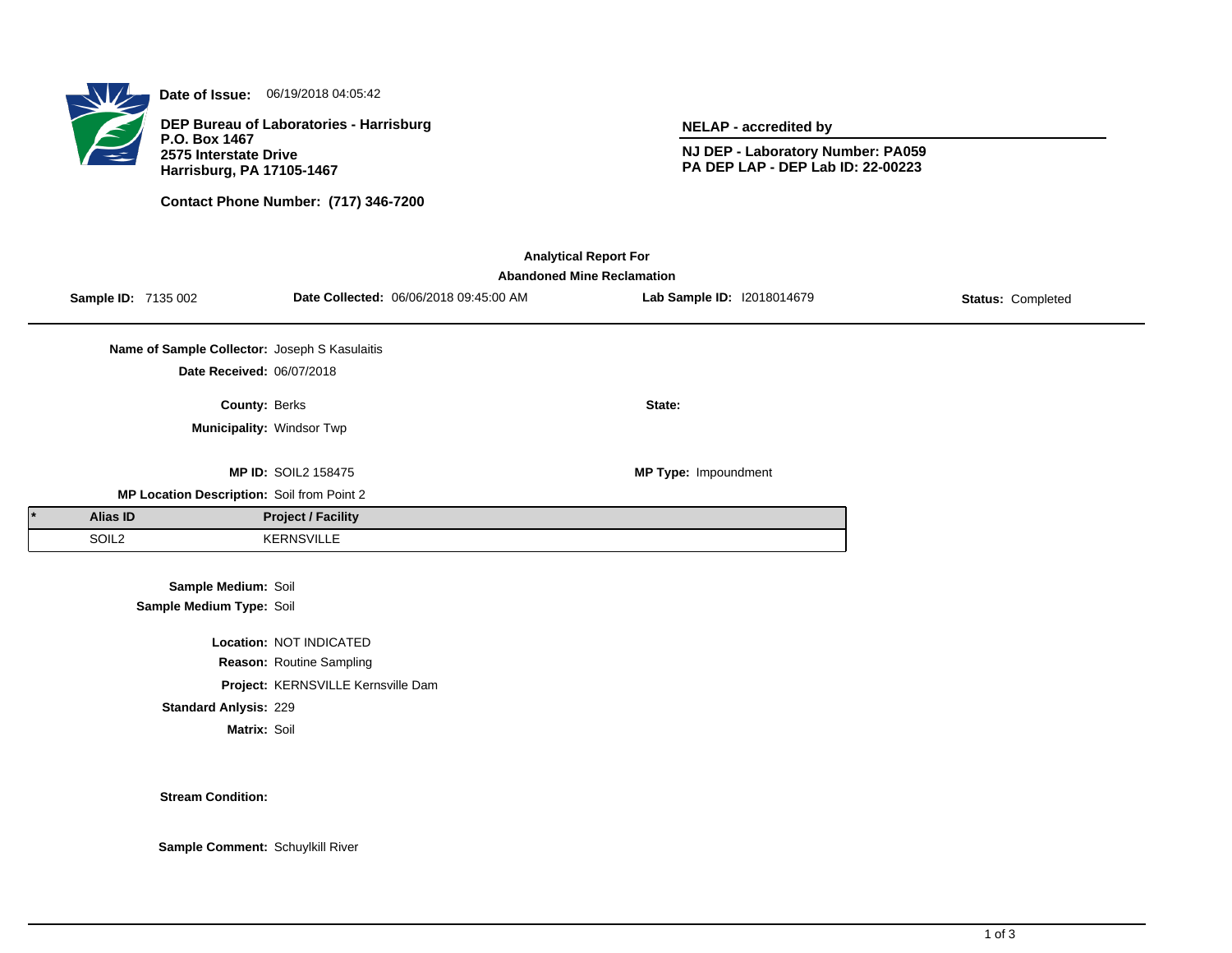## **Analytical Report For Abandoned Mine Reclamation**

| Sample ID: 7135 002                     | Date Collected: 06/06/2018 09:45:00 AM | Lab Sample ID: I2018014679    |                   | Status: Completed  |
|-----------------------------------------|----------------------------------------|-------------------------------|-------------------|--------------------|
| <b>Test Codes / CAS # - Description</b> | <b>Reported Results</b>                | <b>Date And Time Analyzed</b> | Approved by       | <b>Test Method</b> |
| 80002K ACID DIGESTION / ICP ANALYSIS    | 0.0 Each                               | 06/08/2018 12:00 PM           | <b>MBOTTS</b>     | EPA 3051           |
| 46909K2 Antimony, MG/KG Dry WT Basis    | <6.210 MG/KG                           | 06/18/2018 11:00 AM           | <b>SCHOY</b>      | EPA 6020B          |
| 46903K2 Arsenic, MG/KG Dry WT Basis     | 13.400 MG/KG                           | 06/18/2018 11:00 AM           | <b>SCHOY</b>      | EPA 6020B          |
| 90002S ASTM-A H2O Leach*                | 0 Each                                 | 06/12/2018 12:00 AM           | <b>FHUNZIKER</b>  | ASTM D3987-06      |
| 46901K BARIUM, MG/KG DRY WT. BASIS      | 268 MG/KG                              | 06/11/2018 12:31 PM           | <b>MBOTTS</b>     | EPA 6010 D         |
| 46910K2 Beryllium, MG/KG Dry WT Basis   | 6.210 MG/KG                            | 06/18/2018 11:00 AM           | <b>SCHOY</b>      | EPA 6020B          |
| 46022K Boron, MG/KG Dry Wt. Basis       | <124 MG/KG                             | 06/11/2018 12:31 PM           | <b>MBOTTS</b>     | EPA 6010 D         |
| 46309K2 Cadmium, MG/KG Dry WT Basis     | <3.110 MG/KG                           | 06/18/2018 11:00 AM           | <b>SCHOY</b>      | EPA 6020B          |
| 46308K CHROMIUM, MG/KG DRY WT. BASIS    | 28.0 MG/KG                             | 06/11/2018 12:31 PM           | <b>MBOTTS</b>     | EPA 6010 D         |
| 46908K2 Cobalt, MG/KG Dry WT Basis      | 216.000 MG/KG                          | 06/18/2018 11:00 AM           | <b>SCHOY</b>      | EPA 6020B          |
| 46257K COPPER, MG/KG DRY WT. BASIS      | 84.200 MG/KG                           | 06/11/2018 12:31 PM           | <b>MBOTTS</b>     | EPA 6010 D         |
| 41032L Hexavalent Chromium dry weight   | <124.22 UG/KG                          | 06/13/2018 03:37 PM           | <b>FVODOPIVEC</b> | EPA 218.6          |
| 41032A Hexchrome ASTM Leach             | < 1.0                                  | 06/13/2018 03:37 PM           | <b>FVODOPIVEC</b> | EPA 218.6          |
| 46258K2 Lead, , MG/KG Dry WT Basis      | 58.400 MG/KG                           | 06/18/2018 11:00 AM           | <b>SCHOY</b>      | EPA 6020B          |
| 46255K MANGANESE, MG/KG DRY WT. BASIS   | 6904 MG/KG                             | 06/11/2018 12:36 PM           | <b>MBOTTS</b>     | EPA 6010 D         |
| 46259K MERCURY, MG/KG DRY WT. BASIS     | <0.621 MG/KG                           | 06/11/2018 02:09 PM           | <b>FHUNZIKER</b>  | <b>EPA 7471B</b>   |
| 46307K2 Nickel, MG/KG Dry WT Basis      | 188.000 MG/KG                          | 06/18/2018 11:00 AM           | <b>SCHOY</b>      | EPA 6020B          |
| 40005K PERCENT MOISTURE IN SOIL*        | 83.90 %                                | 06/08/2018 10:15 AM           | <b>MBOTTS</b>     | <b>SM 2540G</b>    |
| 40006K PERCENT SOLID CONTENT*           | 16.10 %                                | 06/08/2018 10:15 AM           | <b>MBOTTS</b>     | SM 2540G           |
| 40004K Sample Weight, g                 | 0.5000 GRAMS                           | 06/08/2018 12:00 PM           | <b>MBOTTS</b>     | EPA 3051           |
| 46904K2 Selenium, MG/KG Dry WT Basis    | <21.700 MG/KG                          | 06/18/2018 11:00 AM           | <b>SCHOY</b>      | EPA 6020B          |
| 46902K2 Silver, MG/KG Dry WT Basis      | <3.110 MG/KG                           | 06/18/2018 11:00 AM           | <b>SCHOY</b>      | EPA 6020B          |
| 46911K2 Thallium, MG/KG Dry WT Basis    | <6.210 MG/KG                           | 06/18/2018 11:00 AM           | <b>SCHOY</b>      | EPA 6020B          |
| 46912K TIN, MG/KG DRY WT. BASIS         | <124 MG/KG                             | 06/11/2018 12:31 PM           | <b>MBOTTS</b>     | EPA 6010 D         |
| 46913K VANADIUM, MG/KG DRY WT. BASIS    | 41.3 MG/KG                             | 06/11/2018 12:31 PM           | <b>MBOTTS</b>     | EPA 6010 D         |
| 40722W WAD Cyanide ASTM Leach ug/Kg     | <0.3727 MG/KG                          | 06/12/2018 08:25 AM           | <b>TVOROBEYCH</b> | EPA KELADA-01      |
| 40719W WAD Cyanide ASTM Leach ug/L      | $< 003$ MG/L                           | 06/12/2018 08:25 AM           | <b>TVOROBEYCH</b> | EPA KELADA-01      |
| 46905K ZINC, MG/KG DRY WT. BASIS        | 811 MG/KG                              | 06/11/2018 12:31 PM           | <b>MBOTTS</b>     | EPA 6010 D         |

The results of the analyses provided in this laboratory report relate only to the sample(s) identified therein. Unless otherwise noted, the results presented on this laboratory report meet all requirements of the 2009 TNI standard. Sample was in acceptable condition when received by the Laboratory. Any exceptions are noted in the report. \* denotes tests that the laboratory is not accredited for

Taru Upadhyay, Technical Director, Bureau of Laboratories